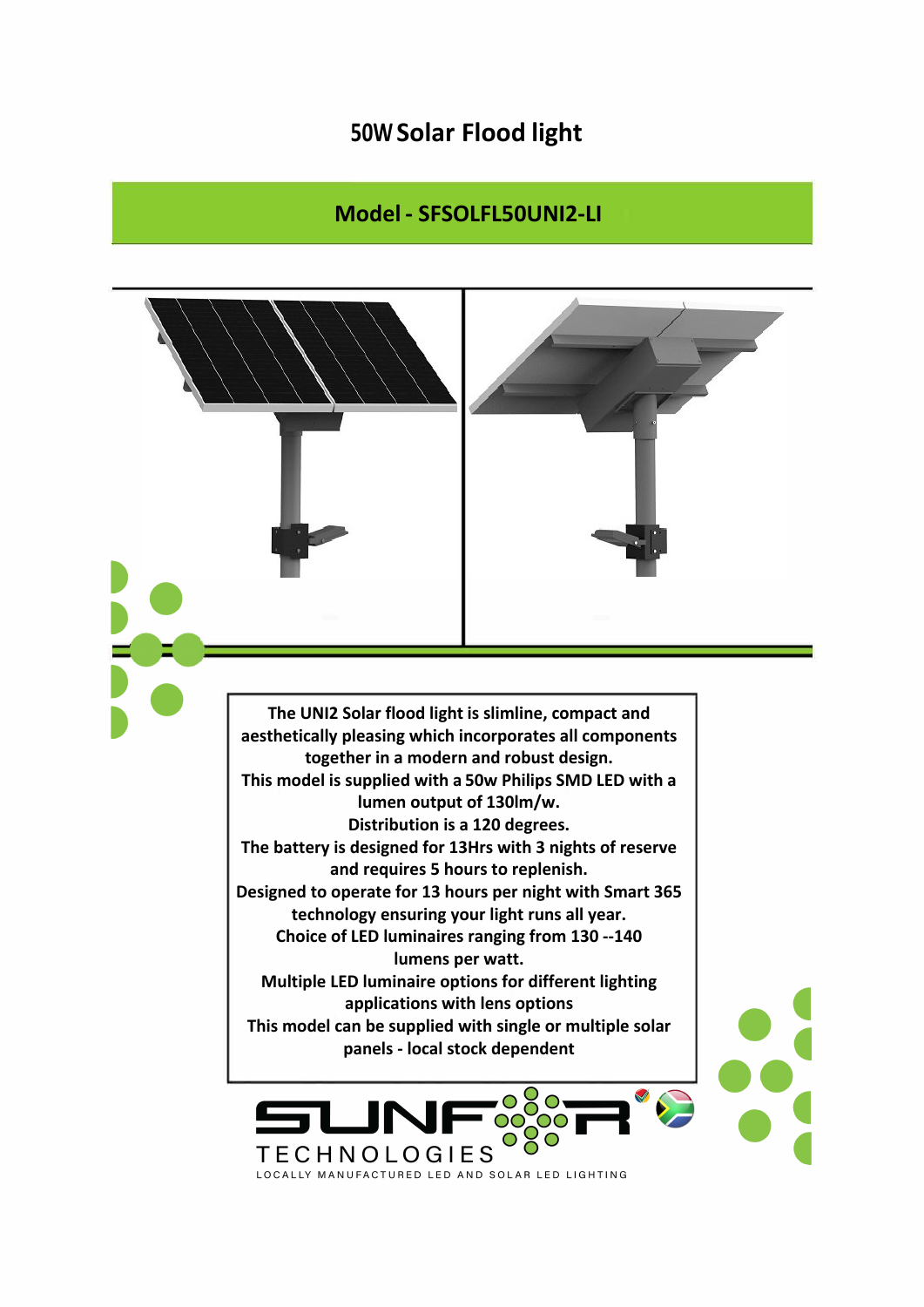## **Model - SFSOLFL50UNI2-LI**

| <b>LIGHT</b>                    | Power                                                                                                                                                 | 50W                           |
|---------------------------------|-------------------------------------------------------------------------------------------------------------------------------------------------------|-------------------------------|
|                                 | <b>LED</b>                                                                                                                                            | Philips                       |
|                                 | <b>IP Rating</b>                                                                                                                                      | IP 65                         |
|                                 | Flux @ CCT 5700 - 6000K                                                                                                                               | 6500                          |
|                                 | CRI - Colour Rendering Index                                                                                                                          | 80                            |
|                                 | Optical control                                                                                                                                       | Glass Lens                    |
|                                 | Average Lifespan                                                                                                                                      | 8 years                       |
|                                 | Operating temperature                                                                                                                                 | $-30$ Deg $\sim$ +45 Deg      |
|                                 | Mounting height                                                                                                                                       | 7 meter above surface         |
|                                 | Beam angle                                                                                                                                            | 120 degree                    |
|                                 | Lumen per watt                                                                                                                                        | 130                           |
|                                 | Pole to pole distance                                                                                                                                 | meters                        |
| <b>BATTERY</b>                  | Lithium                                                                                                                                               | Sharp                         |
|                                 | Voltage                                                                                                                                               | 25,6v                         |
|                                 | <b>Watt Hours</b>                                                                                                                                     | 999Wh                         |
|                                 | Lifespan                                                                                                                                              | 2000 cycles                   |
| <b>SOLAR</b><br><b>PANEL</b>    | Power                                                                                                                                                 | 200 <sub>w</sub>              |
|                                 | Voltage                                                                                                                                               | 36v                           |
|                                 | Maximum current                                                                                                                                       | 5.56 Amp                      |
| <b>CONTROLLER</b>               | Charging method                                                                                                                                       | <b>MPPT</b>                   |
|                                 | Dimming parameters                                                                                                                                    | 100 / 70 / 50 & 30%           |
|                                 | Day night sensor                                                                                                                                      | Integrated Day / Night sensor |
|                                 | Lighting parameters                                                                                                                                   | 4 stage programmable          |
|                                 | Electrical parameters                                                                                                                                 | Temperature compensation      |
|                                 |                                                                                                                                                       | Overheating, overcharging and |
|                                 |                                                                                                                                                       | over discharging protections  |
| TFRY<br>AND<br><b>ENCLOSURE</b> | A Grade steel treated with anti rust and powder coated<br>Manufactured in an SABS approved facility with<br>ISO 9001 - 3CR12 stainless steel optional |                               |
| <b>POLE</b>                     | Galvanized with an option to powder coat - 8m (114 - 101mm collar)                                                                                    |                               |
| <b>WARRANTY</b>                 | 3 years on all components - option to extend                                                                                                          |                               |

••• •• **t** 

TECHNOLOGIES OCO - -

LJN

y